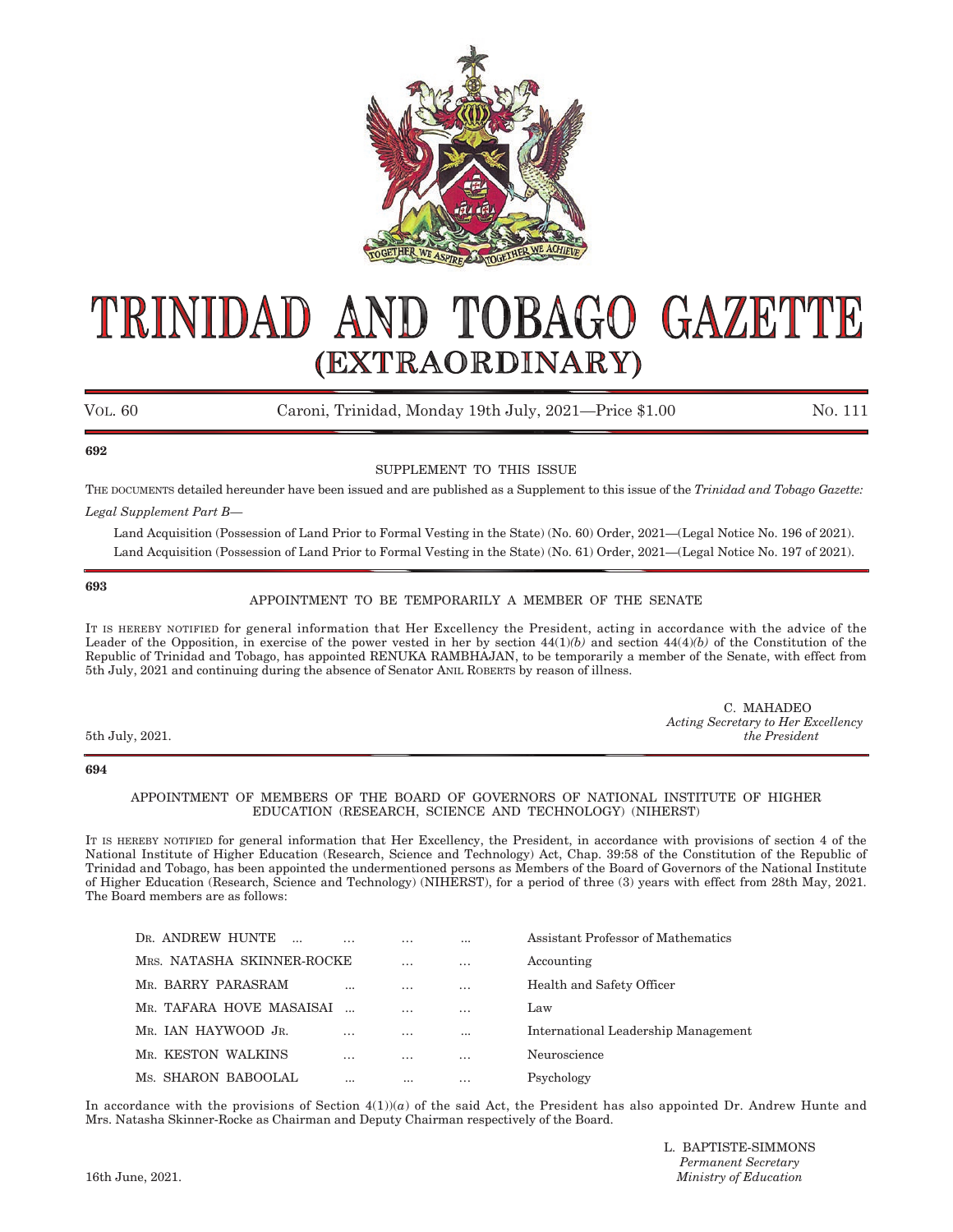# 1042 [July 19, 2021]

## **695**

### REVOCATION AND RE-ASSIGNMENT AS MINISTER OF PUBLIC ADMINISTRATION

IT IS HEREBY NOTIFIED for general information that Her Excellency the President, acting in accordance with the advice of the Prime Minister, in exercise of the power vested in her by sections 3(9) and 79(1) of the Constitution of the Republic of Trinidad and Tobago, has revoked the assignment of responsibility of ALLYSON WEST as Minister of Public Administration and Digital Transformation and has re-assigned her as Minister of Public Administration, with effect from 12th July, 2021.

C. MAHADEO *Acting Secretary to Her Excellency*  12th July, 2021. *the President*

**696**

# RE-ASSIGNMENT OF RESPONSIBILITY FOR THE MINISTRY OF PUBLIC ADMINISTRATION DIRECTIONS:

IN EXERCISE of the power vested in me the President by section 79(1) of the Constitution of the Republic of Trinidad and Tobago and acting in accordance with the advice of the Prime Minister, I hereby assign to SENATOR the HONOURABLE ALLYSON WEST responsibility for the Ministry of Public Administration, including the administration and the business of the Departments of Government, as specified in the Schedule attached hereto, with effect from 12th July, 2021.

Dated this 12th day of July, 2021.

PAULA-MAE WEEKES O.R.T.T. *President* 

#### SCHEDULE

Ministry of Public Administration

*Minister Business and Departments of Government* HRM Policy Development and Monitoring Open Government Public Management Consulting Public Service Administration and Management Public Service Legislative Framework Public Service Modernisation Public Service Training and Development Property and Real Estate Strategic Human Resource Management

> *Indirect:* Personnel Department Service Commissions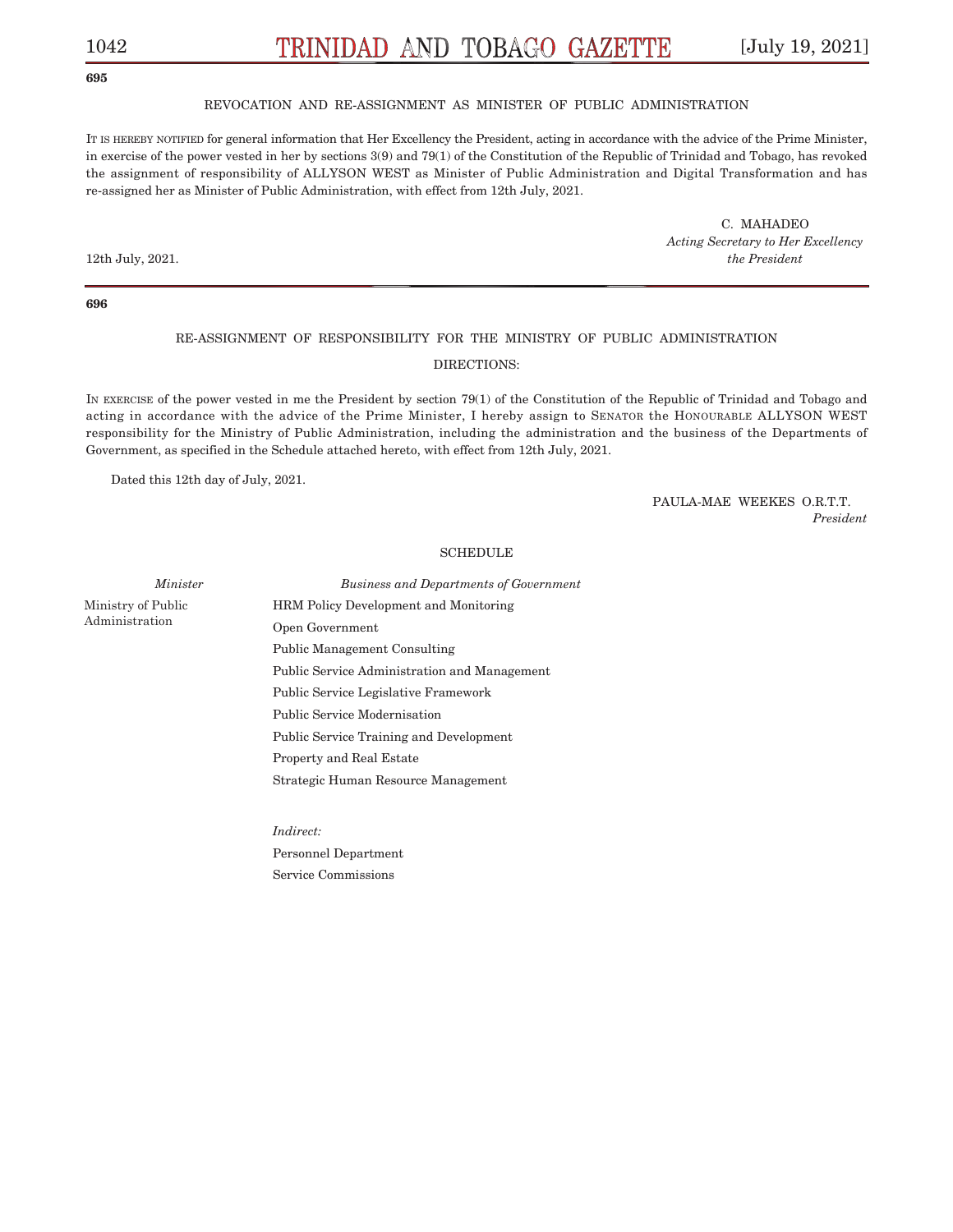### **697**

### REVOCATION AND RE-ASSIGNMENT AS MINISTER OF DIGITAL TRANSFORMATION

IT IS HEREBY NOTIFIED for general information that Her Excellency the President, acting in accordance with the advice of the Prime Minister, in exerecise of the power vested in her by sections 3(9) and 79(1) of the Constitution of the Republic of Trinidad and Tobago, has revoked the assignment of responsibility of HASSEL BACCHUS as Minister in the Ministry of Public Administration and Digital Transformation and has re-assigned him as Minister of Digital Transformation, with effect from 12th July, 2021.

C. MAHADEO *Acting Secretary to Her Excellency*  12th July, 2021. *the President*

**698**

### ASSIGNMENT OF RESPONSIBILITY FOR THE MINISTRY OF DIGITAL TRANSFORMATION

### DIRECTIONS:

IN EXERCISE of the power vested in me the President by section 79(1) of the Constitution of the Republic of Trinidad and Tobago and acting in accordance with the advice of the Prime Minister, I hereby assign to SENATOR the HONOURABLE HASSEL BACCHUS responsibility for the Ministry of Digital Transformation, including the administration and the business of the Departments of Government, as specified in the attached Schedule hereto, with effect from 12th July, 2021.

Dated this 12th day of July, 2021.

PAULA-MAE WEEKES O.R.T.T. *President* 

Ministry of Digital Transformation

SCHEDULE *Minister Business and Departments of Government*  Business Continuity Digital Government Digital Transformation –Cyber-security –E-identity –Government Services On-line –Public Service ICT Governance –Systems Interoperablitity ICT Access Centres Information and Communication Technology –ICT Policy, Strategy and Managment –National ICT Planning Informaion and Data Protection *Wholly Owned Enterprises:* 

National Information and Communication Technology Company Limited (iGovTT)

*Statutory Boards and Other Bodies:* Telecommunications Authority of Trinidad and Tobago (TATT) ttconnect Service Centre